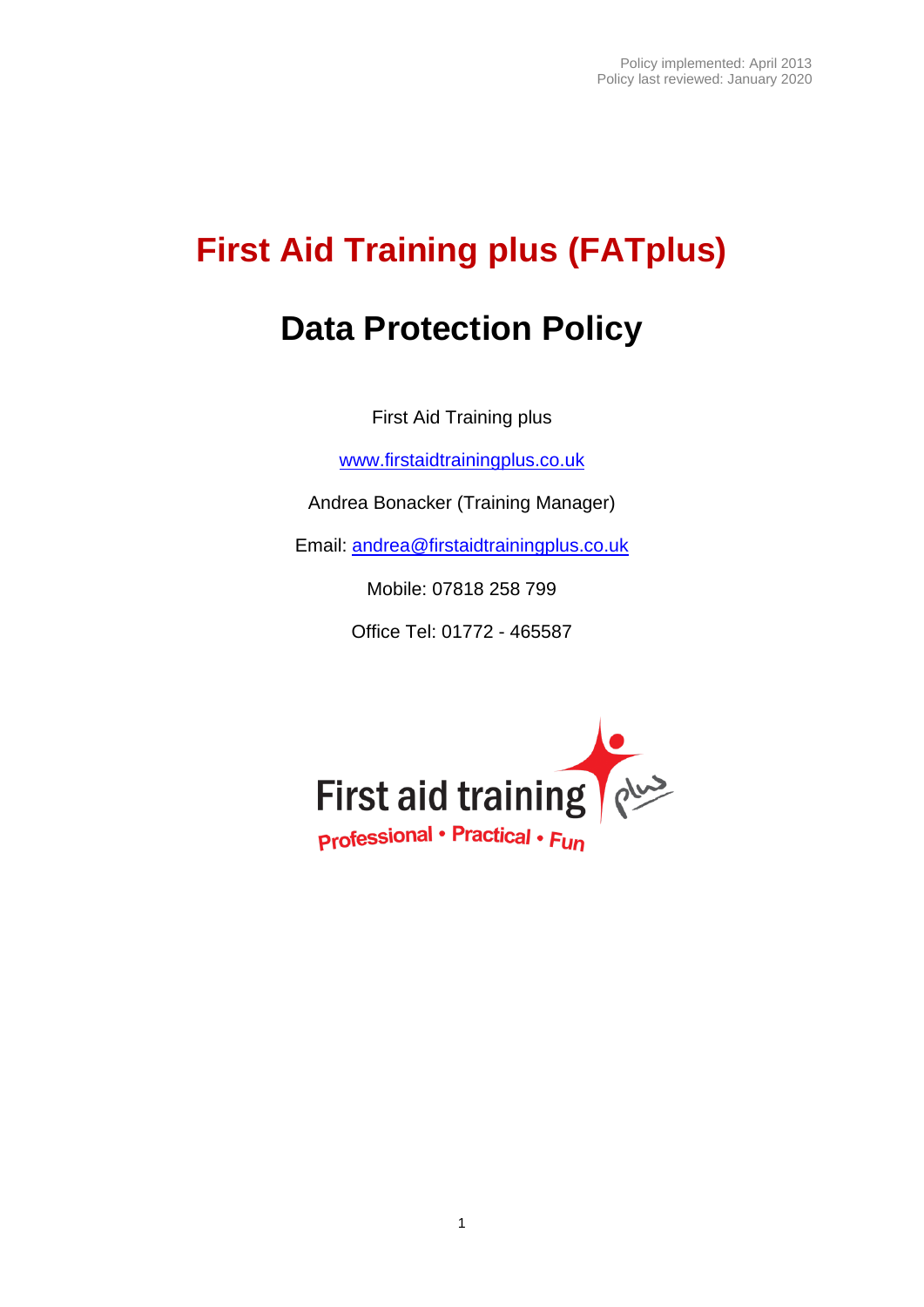## **Overview**

The General Data Protection Regulation (GDPR) is a regulation, which requires any business that processes data belonging to UK & EU citizens to protect it and not misuse it.

First Aid Training plus **(FATplus)** is a training company delivering first aid training courses and accredited and regulated first aid qualifications to groups and individuals.

ITC First Ltd **(ITC)** is the Awarding Organisation for the regulated and accredited first aid training courses delivered by FATplus and associated trainers.

FATplus is a registered training centre with ITC.

ITC requires all centres delivering ITC qualifications to use approved ITC assessment and verification documents and allow access to data by ITC and the external qualification regulators (Ofqual, SQA Accreditation and Qualifications Wales) on request.

ITC also requires all centres delivering ITC qualifications to retain sufficient assessment and verification records to allow for the review of assessment over time.

The aim of this policy is to clearly outline the following:

- **1. Who is responsible for collecting and processing data**
- **2. Why we collect and process personal data**
- **3. What data is collected and processed**
- **4. How data is stored and processed**
- **5. How data is used**
- **6. How long data is retained and why**
- **7. What rights you have over your data**

As a responsible training company FATplus and associated trainers aim to meet the highest standards when collecting, processing and using personal information. We encourage clients, trainers or anybody else involved with our activities to bring to our attention if they think that our collection or use of information is unfair, misleading or inappropriate. We also welcome any suggestions for improving our procedures.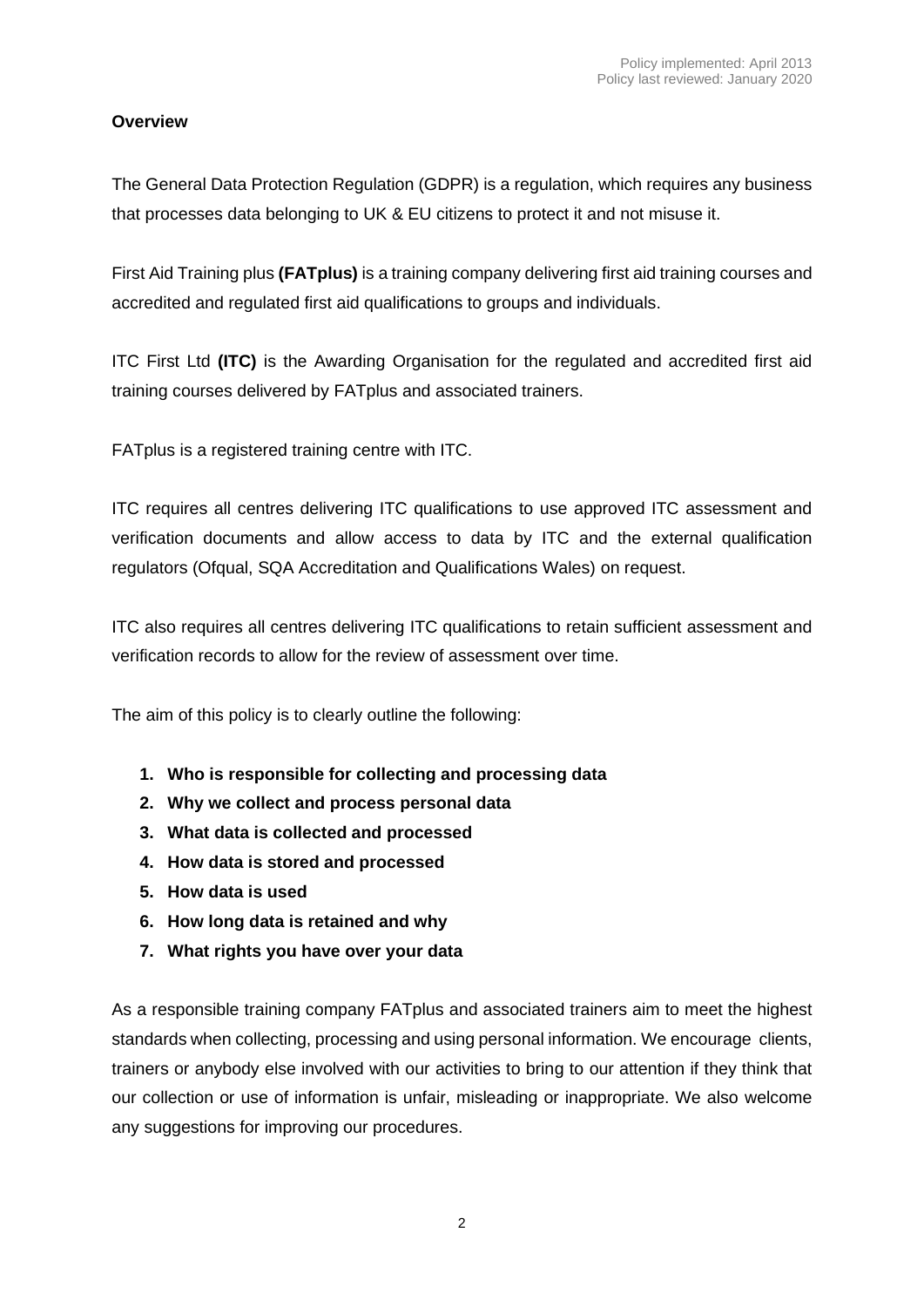#### **1) Who is responsible for collecting and processing data**

• **Data Controller** = FATplus is a training company and as such responsible for determining what data is collected, processed, stored and how it is used in relation to FATplus business.

**FATplus Responsible Officer for Data Protection:** Andrea Bonacker, Training Manager, First Aid Training plus, 7 Tinkerfield, Preston, Lancashire PR2 9RT

**Data Processor** = FATplus is also a training centre contracted through and registered with the Awarding Organisation ITC First Ltd (ITC) to offer clients the option of gaining accredited first aid qualifications and certificates. In this capacity FATplus and associated trainers are collecting, processing and storing data as required by ITC as the Data Controller.

**ITC Responsible Officer for Data Protection:** Mark Moore**,** Chief Executive Officer, ITC First**,** Victoria Building**,** Victoria Street**,** Hartlepool**,** TS24 0LB

#### **2) Why does FATplus collect individuals data?**

- **Contractual Basis** = FATplus collects and processes data in relation to client enquiries and the process of entering into a contract of service by booking a training course(s)
- **Legitimate Basis** = Where clients request to be issued with accredited first aid qualifications and certificates as part of their contract with FATplus, data is collected and processed as required by ITC to allow qualification credits to be awarded and certificates to be produced. Therefore in relation to the legitimate basis FATplus is acting as Data Controller for and on behalf of ITC.

#### **3) What type of data is collected and processed?**

• **Contractual data =** For the purpose of answering client enquiries and the process of entering into a contract of service by booking a training course(s) FATplus collects the following personal data: First Name, Surname, Email, Telephone, Mobile Number. Where invoices are issued to individual clients FATplus may also collect the following personal data for this purpose: Address, Town, Country, Postcode.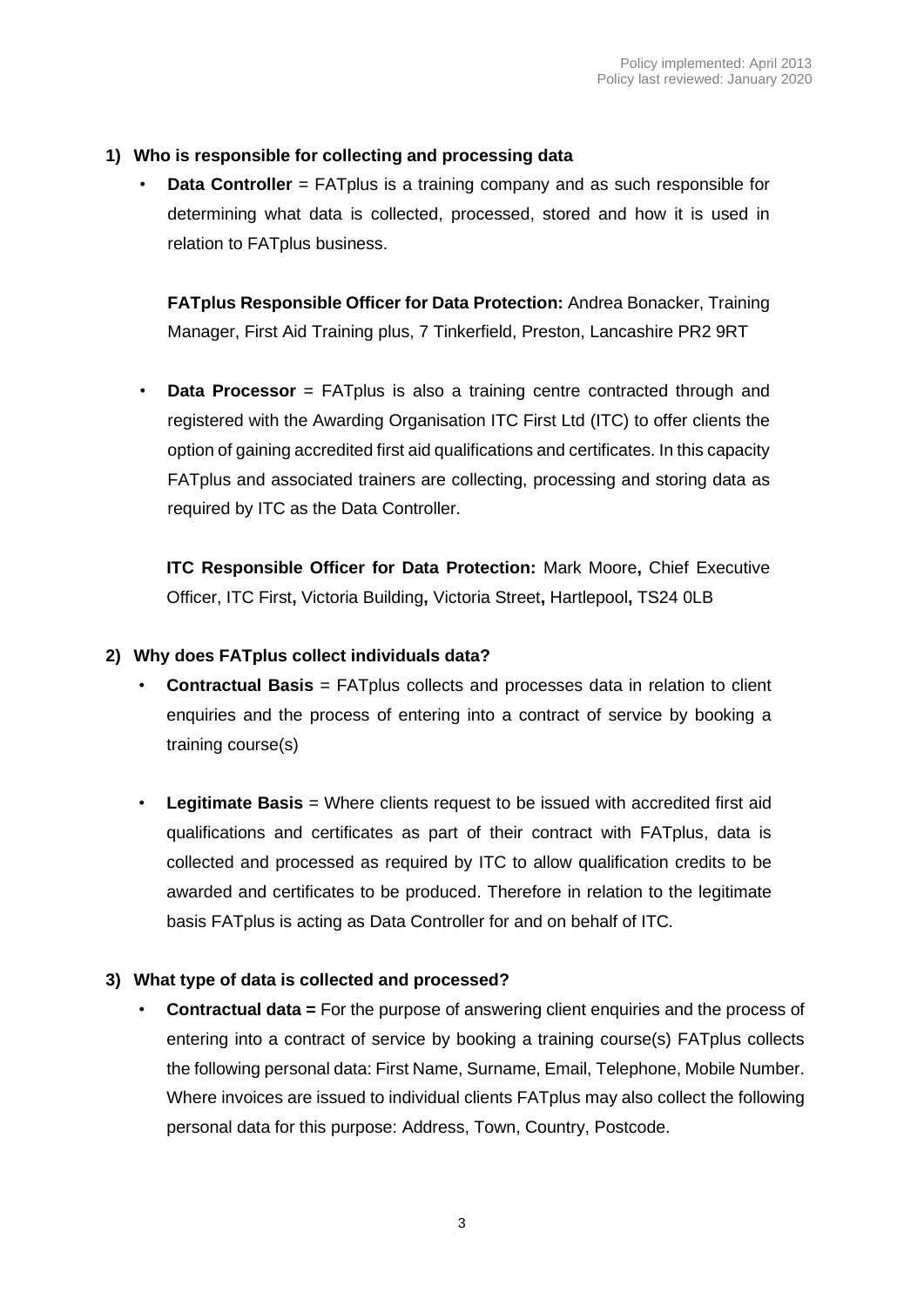- **Legitimate data =** For the purpose of providing clients with accredited first aid qualifications and certificates as part of their contract with FATplus the following data is collected and processed for and on behalf of ITC: First Name, Surname, Email, Telephone, Mobile, Address, Town, County, Postcode, Country, Date of Birth. This data is collected by means of a learner registration form
- **Special category data =** ITC also collects special category (sensitive data) e.g. Gender, National Identity, Ethnic Group, Special needs, which they are required to monitor and regularly report on by their external qualification regulators (Ofqual, SQA Accreditation and Qualifications Wales). The provision of this data by learners is not mandatory.
- **Evaluation data =** On completion of a training course learners are issued with an ITC evaluation form to complete on the day of the course; this is optional and can include the learners name and email address.
- **Photographs =** Where FATplus trainers take photographs during a training course, participants will be asked for their consent for this prior and again on the day of the course.

### **4. How is data stored & processed?**

- Personal data collected in paper format during a training course (learner registration forms) will be stored securely and out of sight of any unauthorized individuals.
- After completion of a training course, learner registration forms and other associated course paperwork will be securely stored in a lockable filing cabinet in FATplus office.
- Personal data collected through learner registration forms is then manually transferred into password protected, encrypted ITC database by FATplus staff; usually this happens either on the day of course delivery or within 1-2 days of a course having been delivered.
- Data submitted to the ITC website is only be viewable by FATplus and ITC via individual unique user log on and password.
- FATplus does not share their log on and passwords with any unauthorised individuals or companies.
- Once data has been processed, all paperwork pertaining to a training course is then posted by registered mail to ITC offices.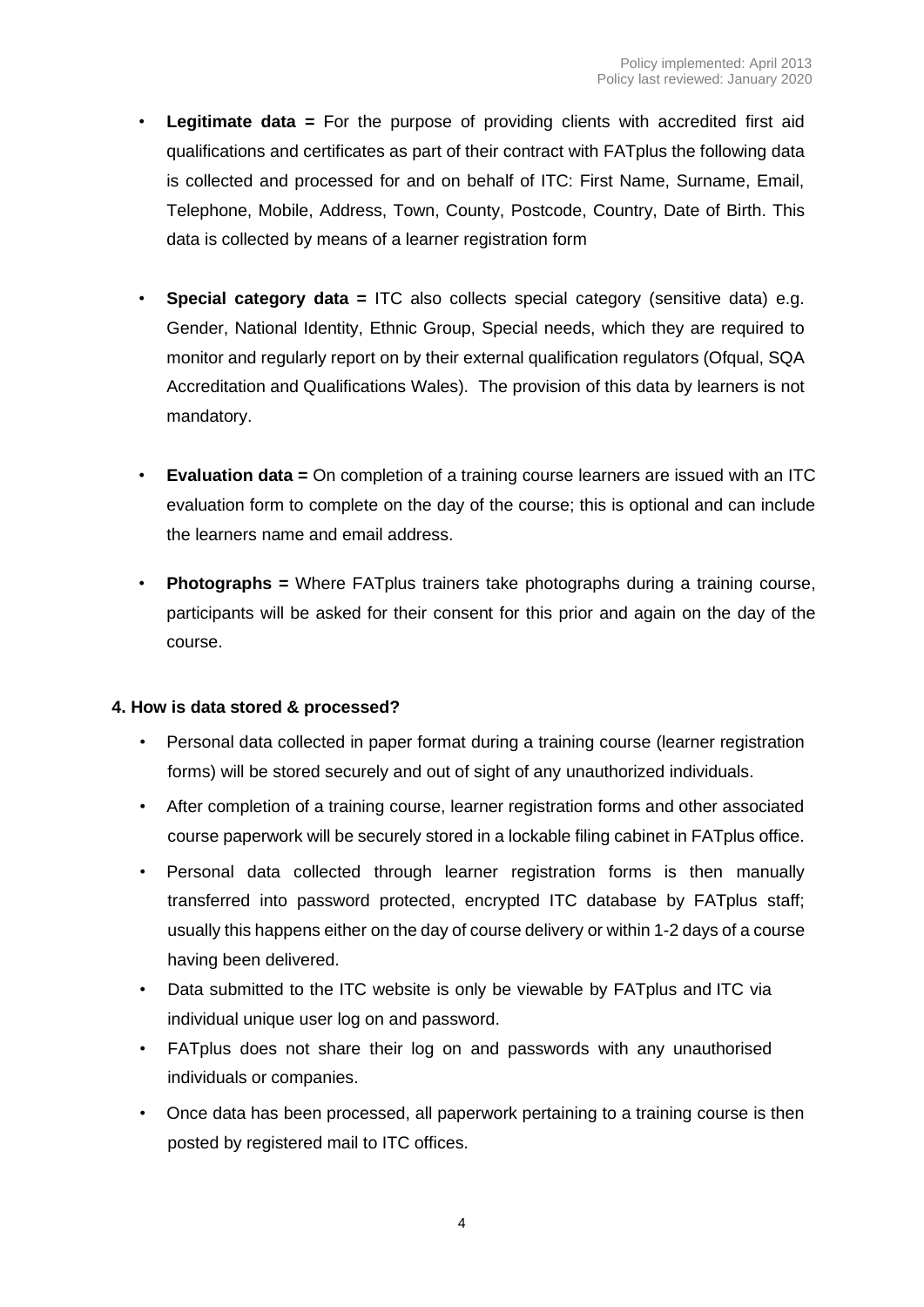### **5. How is data used?**

When individuals provide their data to FATplus, the data is used to:

- a) Contact clients in relation to their course booking (course details, pre-course information, invoicing etc.)
- b) Attribute qualification credit to learners via ITC
- c) Produce commemorative certificates via ITC
- d) Produce CPD and course attendance certificates
- e) Receive information pertinent to qualifications and training courses (notification of expiry, upcoming course dates)
- f) Enable FATplus to contact you at your request and answer queries

FATplus only uses data for the legitimate and contractual purposes as described above. Any changes to the ways in which FATplus uses individual's data will be communicated to those individuals affected. FATplus will never pass on or sell your date to any third party.

### **6. How long is data retained?**

- **Legitimate data =** FATplus is contractually obligated to retain assessment evidence of any course delivered that is accredited and certificated through ITC (Course Register and Course Assessment Sheet). These documents are scanned and stored electronically on password protected FATplus computer system (office based) in accordance with ITC retention periods, currently 5 years from the date of awarding (certificate date). Following the 5 year period all electronic records are deleted. FATplus does not retain any other personal data collected on learner registration form.
- **Contractual data** = Once a client has entered into a contract with FATplus the following email correspondence pertaining to this contract is retained for reference, currently 5 years from the date of awarding (certificate date): confirmation of costs and details regarding the contract; confirmation of contract and pre-course information for learners; any follow up emails as deemed necessary by FATplus. Following the 5 year period all electronic records are deleted. FATplus does not retain any other personal data collected on learner registration form.

Where invoices are issued to clients, FATplus will also collect the following data for this purpose: Company Name, Address, Town, Country, Postcode. This data is retained in FATplus secure cloud based financial software and will be held indefinitely unless a specific request by clients is made to be removed as a client.